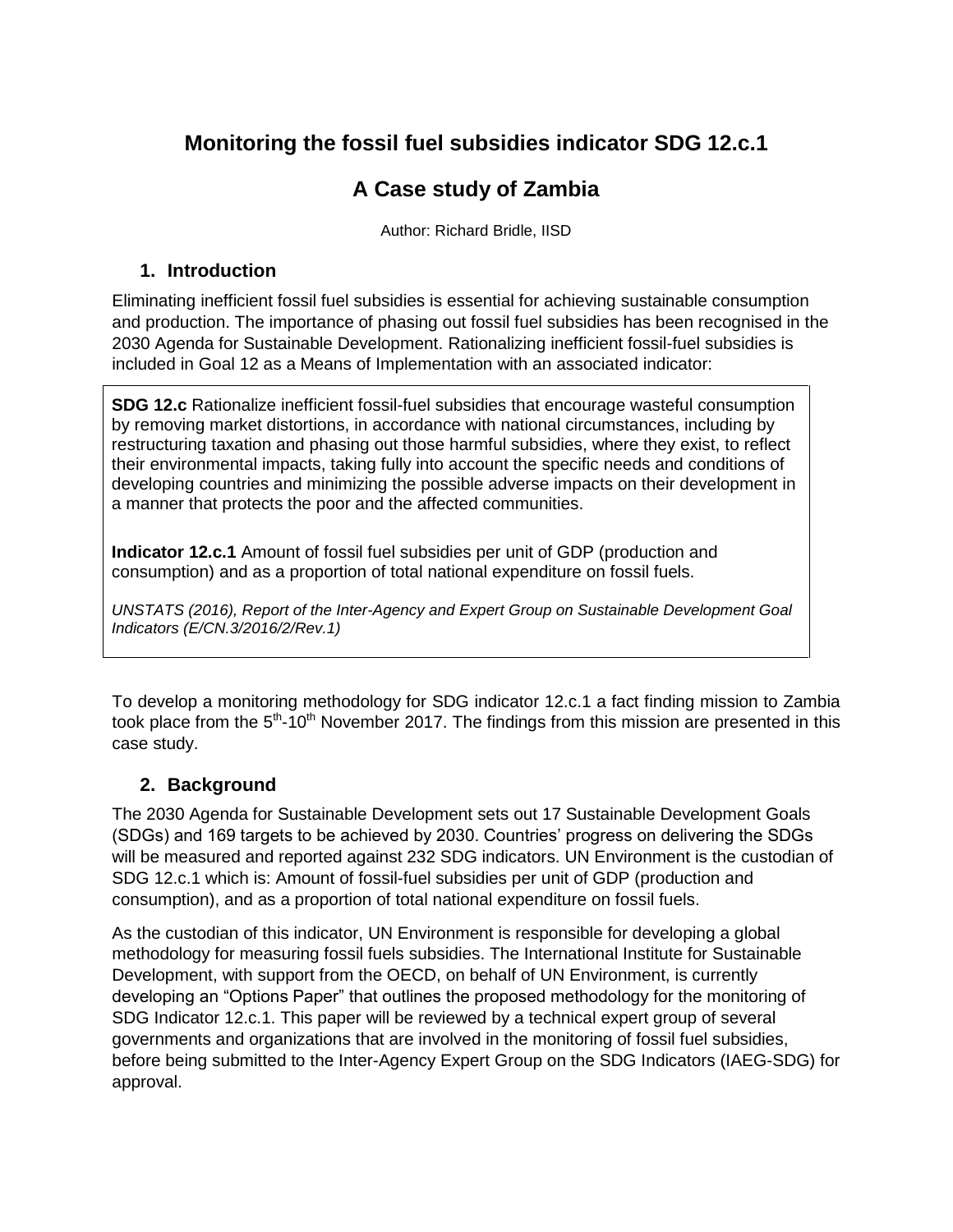To inform the Options Paper, three case studies were conducted in India (Sept.), Zambia (Nov.), and Egypt (Dec. 2017). These country case studies serve to build knowledge on the current national practices of monitoring fossil fuel subsidies. The following questions guide the country case studies:

- How does the country currently monitor fossil fuel subsidies and what data are available?
- How are the subsidies calculated?
- Which agencies monitor fossil fuel subsidies?
- Which types of subsidies should be included in the SDG monitoring?

## **Timeline**

| Presentation of outline of options paper and first case study at<br>meeting of the technical expert group in Rome                      | 29 September 2017               |
|----------------------------------------------------------------------------------------------------------------------------------------|---------------------------------|
| Three case study missions to India, Zambia and Egypt                                                                                   | Sept.-Dec. 2017                 |
| Review of the draft Options Paper (methodology) by technical<br>expert group                                                           | End-January to<br>February 2018 |
| Teleconference of the technical expert group                                                                                           | Febuary or March 2018<br>(TBC)  |
| Revised draft methodology circulated for review to the Inter-Agency<br>and Expert Group on the Sustainable Development Goal Indicators | March-April 2018 (TBC)          |

(IAEG-SDG) and a wider group of countries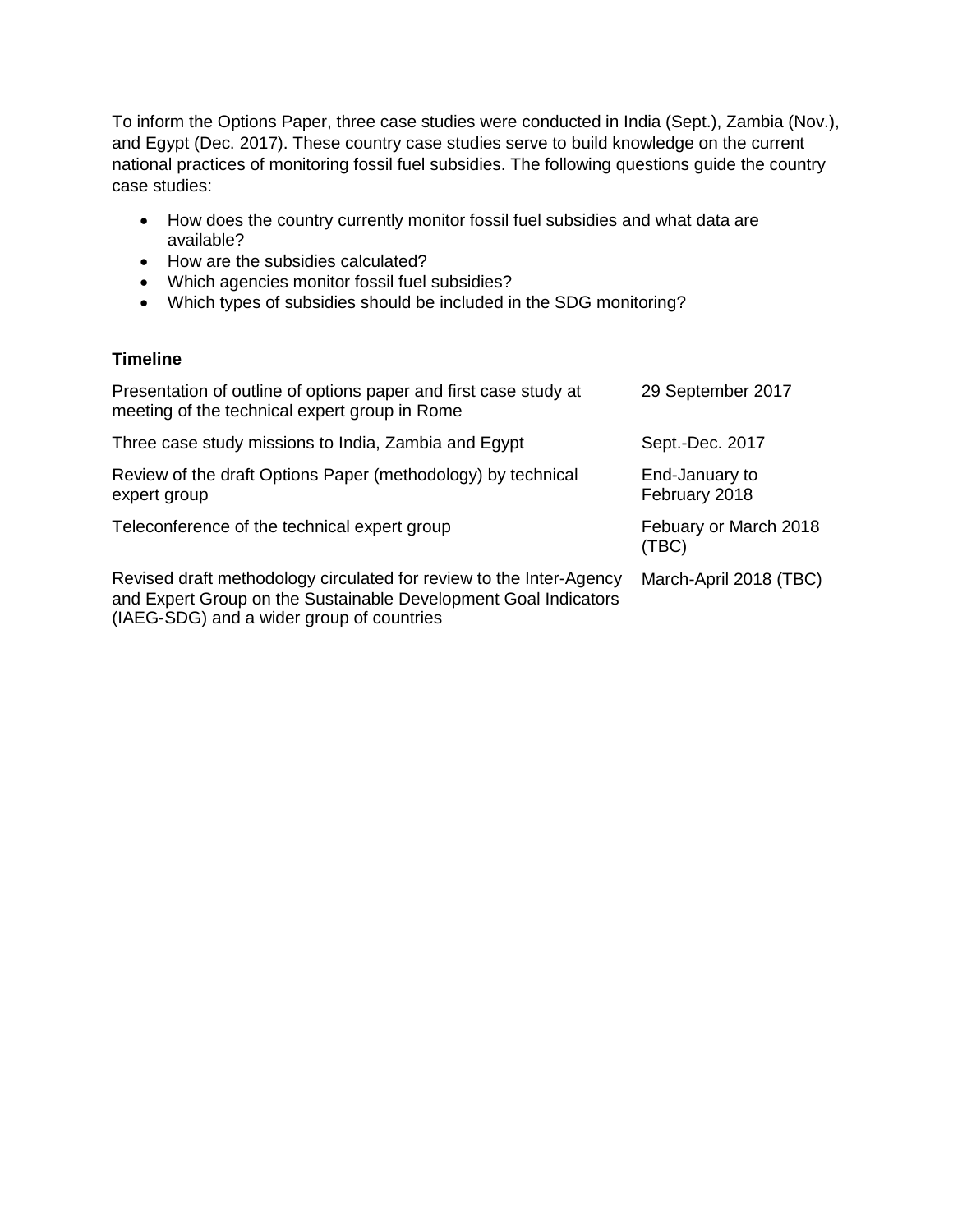## **3. Background energy sector**

At the centre of Zambia's electricity sector is ZESCO, a vertically integrated state owned utility. All generation is either owned by ZESCO or one of a number of Independent Power Producers (IPPs). Electricity generation has been historically dominated by hydropower with a smaller contribution from diesel, coal and solar. The mining industry, in particular copper, accounts for a major part of the economy and around half of all energy consumption. All petroleum products are currently imported. The 2015/16 season, an El Nino season, experienced inadequate rainfall and impacted on hydropower generation, leading to increasing development of thermal generation and interest in renewable energy. Extensive fossil fuel subsidy reforms have been undertaken in recent years to reduce public expenditure on fuels and similar reforms are now underway in the electricity sector. In this context monitoring of fossil fuel subsidies is a topical issue.

#### Role of the regulatory agency

Electricity tariffs and fuel prices are set by the Energy Regulation Board (ERB), an independent energy statutory regulatory body. The ERB applies the Cost Plus Pricing Methodology (CPM) for determining fuel prices. The underlying assumption of the CPM is that the final price of fuel should cover all the costs incurred in the supply of fuel. The fuel prices in Zambia are mainly determined by two (2) factors namely international oil prices and the exchange rate of the Zambian Kwacha against the United States Dollar. The ERB sets the:

- i. Wholesale prices (wholesale prices, are the prices applicable to Oil Marketing Companies when they purchase fuel from the wholesale marketer, namely TAZAMA Petroleum Products Limited) of petrol, diesel, kerosene, Jet A-1, Heavy Fuel Oil, and Liquefied Petroleum Gas; and
- ii. The Pump prices (this is the retail price applicable to motorists at the service stations) of petrol, diesel and kerosene.

Petroleum products price reviews are usually conducted upon receipt of Petroleum Feedstock cargo and finished petroleum products, imported by the Ministry of Energy (MoE). However, following a policy change pronouncement by the MOE earlier in 2017, the fuel prices are now reviewed every 60 days. The ERB effects price changes to petroleum products if the proposed change to current wholesale prices is, on average, greater than the 2.5% trigger band. Therefore, petroleum products prices are not adjusted if the average change in the computed or proposed wholesale price is less than the 2.5% threshold.

Since the subsidies were removed in October 2016, the ERB has been conducting a review of fuel prices in line with set guidelines, that is each time a Petroleum Feedstock cargo is received by the country for the 4th quarter of 2017, and every 60 days in 2017 and beyond. The ERB conducts a calculation and advises the government of the changes needed to maintain cost reflective fuel prices. The goal of this is to maintain cost reflective fuel prices and ensure that subsidies do not build up. The ERB publishes information on the decisions rendered by the ERB Board, following each price review in the media and on the [ERB's website.](http://www.erb.org.zm/pstatements.php) Any deficits (if any) between the revenues derived from selling petroleum products and the total costs in the supply chain, would be in effect be a subsidy to be absorbed by the Government through the Treasury under the Ministry of Finance.

Electricity prices are being reformed to maintain cost recovery levels. Electricity tariffs rose by a total of 75% in 2017. Electricity tariffs are determined using the Revenue Requirement Methodology. The tariffs are designed to cover operational costs, depreciation, taxation and a reasonable return on their investment. A review through the Cost of Service Study (CoSS) is currently underway to evaluate the cost of generating, transmitting, distributing and supplying electricity to the various customer categories. This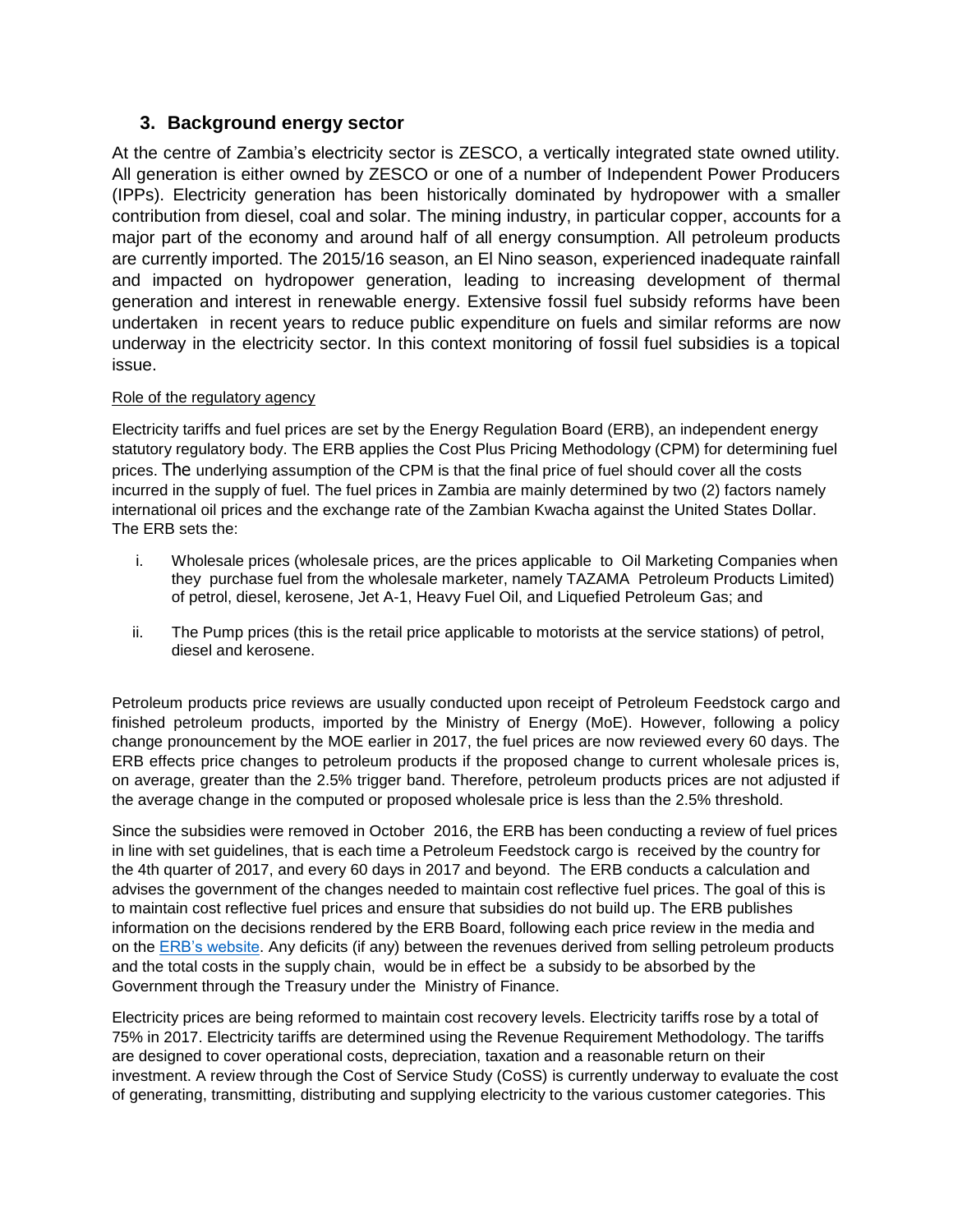information will be used to set electricity tariffs after the conclusion of the CoSS to bring electricity tariffs to cost reflective levels. The payment made to cover the difference between costs and revenues is recorded as a subsidy by the finance ministry. Total installed capacity stands at 2,827 MW. Hydro generation accounts for 84.5 %; coal accounts for 10.6%; diesel 3.1%; heavy fuel oil at 1.8%; and solar at 0.1%. (Zambia Energy Regulation Board, 2016).

## **Lessons learned**

- 1. The main subsidies recorded by the Government of Zambia are the direct payments made to cover shortfalls between the cost of supply and collection of revenues of liquid fuels and electricity (*direct transfers*).
- 2. These subsidies are regularly recorded in the government budget.
- 3. Electricity tariffs products are set at below-market rates by the regulatory agency that do not take into account the price investment in generation capacity and full cost-recovery of operations (*induced transfers*). Prices for liquid fuels are following a formula to ensure a complete pass-through of world market prices.
- 4. There is no agreed definition of energy subsidies in Zambia. The understanding of what constitutes a subsidy currently used in Zambia is relatively narrow, covering only direct transfers. Wider concepts that include government revenue foregone were not currently applied or widely known, but discussion of these ideas was met with some level of interest from Government stakeholders.
- 5. Application of broader established definitions could reveal additional subsidies including foregone tax revenues (*government revenue foregone*) and investment incentives (*risk transfers*).
- 6. The cost of externalities in not considered a subsidy by any of the interviewees.
- 7. Recent moves to establish cost reflective tariffs have reduced the cost of subsidies to the public budget significantly.
- 8. There is currently sufficient capacity to report budgetary subsidies but the SDG monitoring might require more to apply a broader definition. For example, if changes to taxation or the cost of other measures that incentivise consumption or production of energy are included.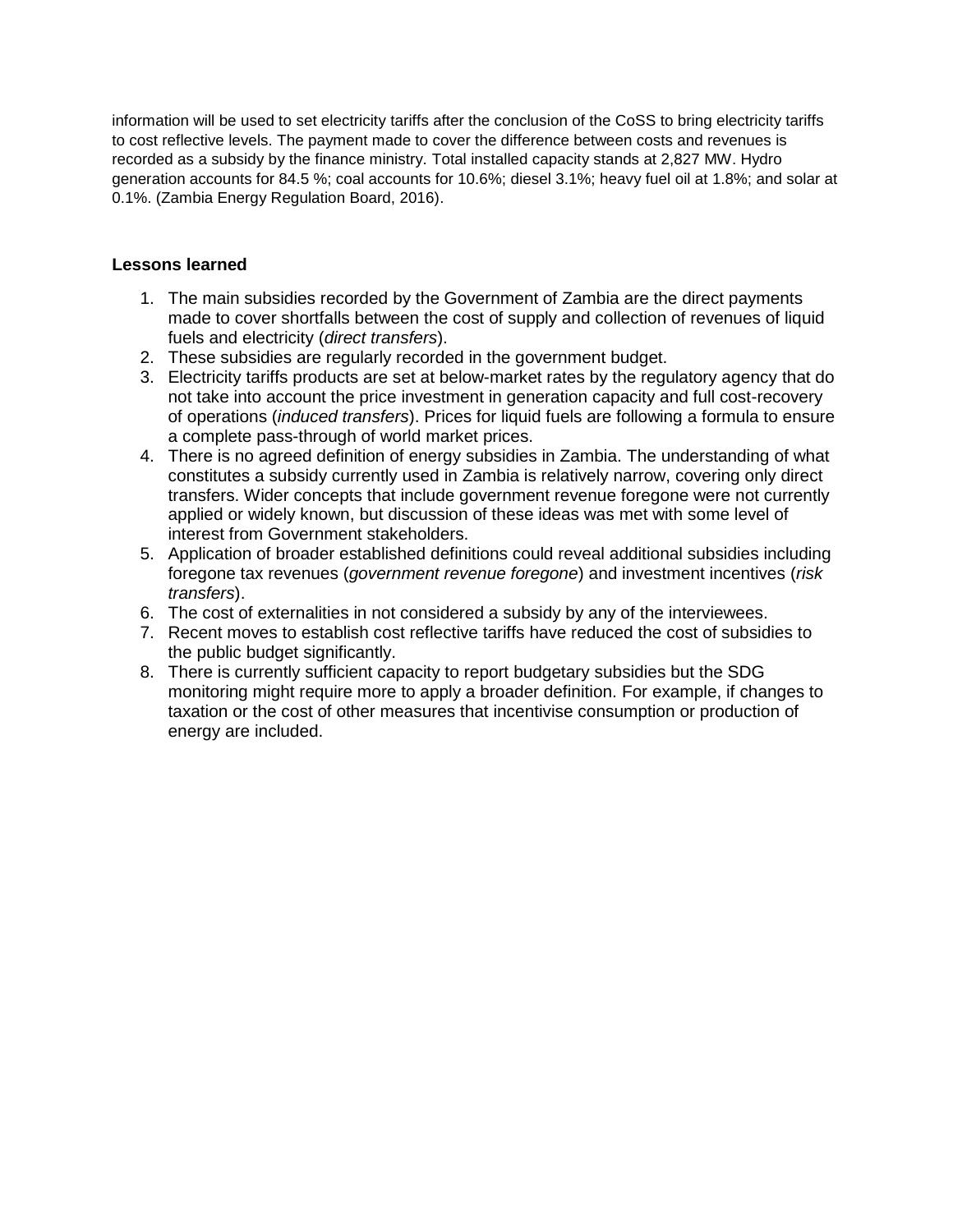#### **Institutional set-up**

The Ministry of National Development Planning is the ministry with overall responsibility for the SDG process. The Ministry of Finance and the Energy Ministry have a role in the process with regard to SDG indicator 12.c.1.

The responsibility for monitoring the indicator rests with the Ministry of National Development Planning. The Central Statistics Office, a department of the planning ministry, are tasked with coordinating the collection of data and the provision of statistics and may play a role in supporting the requests for information for SGD indicators, including indicator 12.c.1.

The Energy Regulation Board (ERB) is an independent regulator with responsibilities for pricing of energy. The decisions taken on pricing create and remove subsidies. Prices on liquid fuels are taken according to an agreed formula that is designed to create complete pass through. However, exchange rate movements or changes in price in between pricing calculations can create subsidies in the short term.

The **Finance Ministry** as custodian of the national budget has a role in managing the cost of these subsidies and monitoring and recording all budgeted and actual spending on fossil fuels. The common locally applied subsidy definition refers to budget line items. Where the prices paid by government agencies are greater than the prices paid then subsidies appear on the budget to bridge the gap.

The Ministry of National Development Planning sets priorities for the development of the economy and energy prices are a key part of that.

The Zambia Revenue Authority monitors tax income and models the impacts of changes to the tax code on revenues. Some of these changes to taxes on consumption or production of fossil fuels could be considered as subsidies. Under nationally applied definitions this is not currently the case.

The involvement of subnational bodies could not be found, and there is no subnational data available on fossil fuel subsidies.

Capacity seems to be sufficient to fulfill the current monitoring of fossil fuel subsidies of direct transfers, but more resources might be needed for a more extensive monitoring under the SDGs. The Central Statistics Office, a department of the National Development Planning Ministry, responded that they are aware of the need to produce information to satisfy the demands of the SDG indicators. In fact, this mission was the third group that had visited to discuss the collection of data for SDG indicators. They expect that additional resources will be needed to meet the demand for information.

In addition, the International Monetary Fund (IMF) and the World Bank are influential in subsidy policy in Zambia. The IMF Article IV report (IMF, 2017) provides a current summary of subsidies based on Zambian Authorities and IMF estimates. There are reports that recent fossil fuel subsidy reforms are partly due to pressure from the IMF. The IMF is currently negotiating a loan agreement with reform of subsidies reported to be one condition of this loan.

The World Bank is developing a series of large PV projects in partnership with the Zambian Industrial Development Corporation (IDC). These projects will influence the cost of energy and the need for electricity sector subsidies.

#### **Data on fossil fuel subsidies**

Scope: The Finance Ministry records the actual expenditure on fossil fuels and the revenues generated through the sale of fuel products (*direct transfers*). From this data annual subsidy estimates are calculated and published in the "Yellow Book" of government expenditures. A subsidy is effectively defined as any difference between operating costs and operating revenues that has to be covered by the public budget. While ERB uses a cost plus pricing methodology using international data to calculate fuel prices, in practice only the actual payment made to cover any difference in actual costs and revenues is recorded as a subsidy by the Finance Ministry. The method is simply adding up the line items that relate to the purchase of fossil fuels and payments made to bridge gaps in government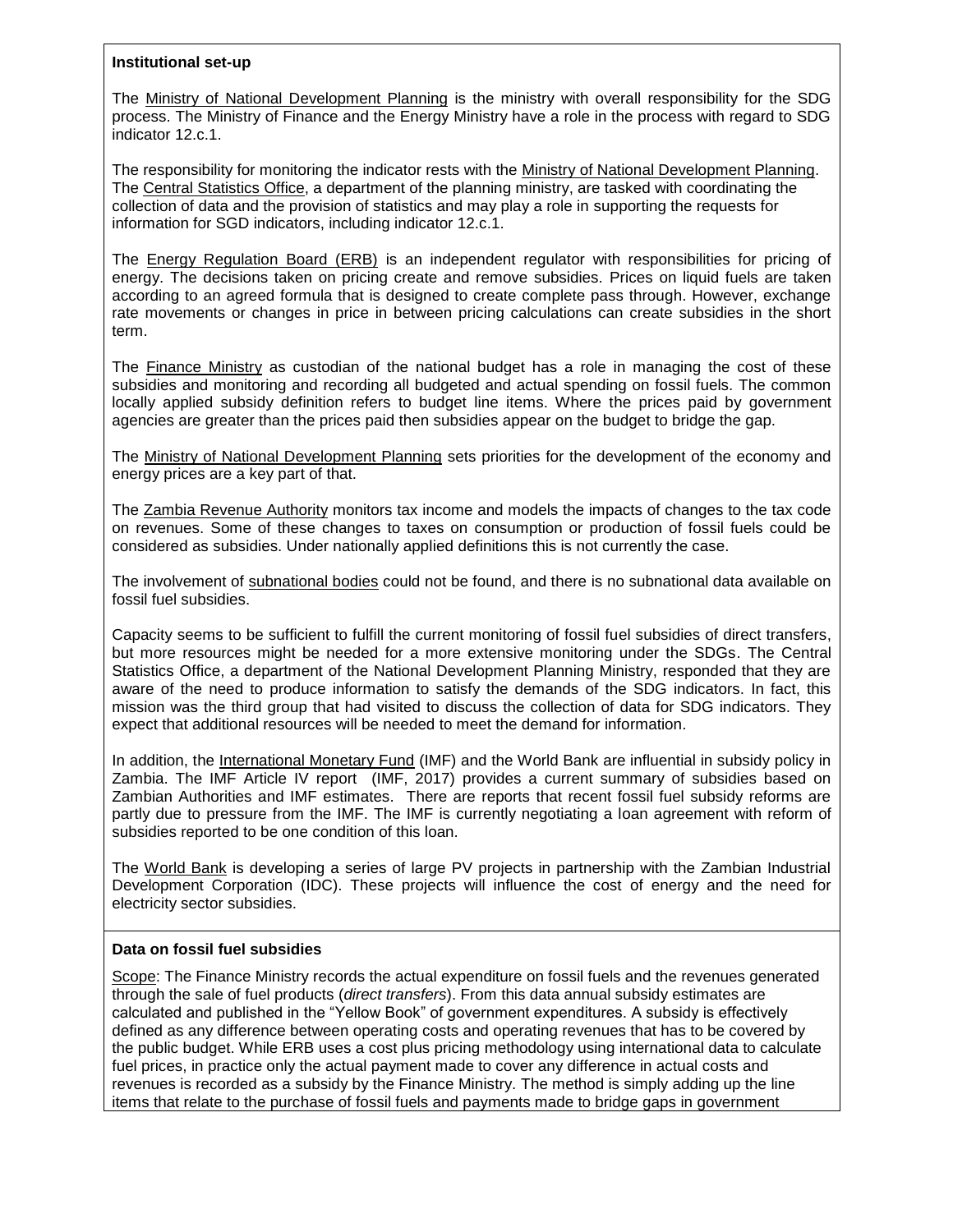agencies balance sheets.

However this only includes budgetary spending and not information on foregone tax revenue or the provision of goods and services below market rates. There is no analysis of the value of foregone tax revenues or investment incentives. The finance ministry acknowledges that some of these measures could be considered to provide a subsidy thought they do not currently evaluate these policies as subsidies. The Zambia Revenue Authority indicated that they believed that changes to the tax code, for example, excise duty suspensions had an impact on tax receipts and were relevant to discussions of fossil fuel subsidies, thought these taxation changes are not currently considered to be subsidies.

It was noted that there is a guestion around what constitutes a subsidy. The concept of subsidies applied by the ERB and the finance ministry is very narrow and covers direct transfers to the energy sector. It does not include other subsidy types like government revenue foregone, e.g. through tax breaks, or transfers of risk and induced transfers.

There was additional interest in the potential for inventory type approaches to evaluate the cost to the public budget of tax incentives, investment guarantees and other policies. It was noted that such an approach could be quite labour intensive.

Types of fuel: Subsidy data is available on petroleum products consumer subsidies and electricity subsidies. There is one coal mine and coal fire power plant. The price of coal is believed to be linked to regional benchmarks but detailed information on this pricing methodology was not available.

Data format: The Yellow Book summary of the budget is the main resource for information about subsidies. The Yellow Book is not currently available online. The data is only broken down into the categories of fuel products and electricity subsidies. Subsidies are reported as a nominal figure as part of budget expenditure.

No "price-gap" analysis is being conducted. Cost plus pricing methodology based on index prices in Dar Es Salaam, combined with various benchmarks based on cost and agreed margins for downstream activities are used for fuel pricing. However, only the payments made to cover the difference between operational costs and revenues are recorded by the Finance Ministry as subsidies. The potential for comparing national estimates with international benchmarks was of interest to the Finance Ministry but this was not an approach that has been applied to date. The price gap method is similar to the process used by the ERB to establish wholesale prices so an independent price gap approach would be expected to confirm that subsidies are low on petroleum products.

No difference is being made between consumer and producer subsidies. Monitoring is focussed on consumer subsides for petroleum products. Subsidies to the electricity sector as a whole are recorded but data is not broken down further. The difference between average generation costs and the rates agreed in power purchase agreements could be considered a producer subsidy. However, these potential subsidies are not monitored or measured.

Externalities are not included in locally applied definitions of the term subsidies. The Zambia Environmental Management Agency is concerned about the level of air pollution in cities but this is viewed as more of a regulatory issue than a subsidy issue. Greenhouse gas emissions are considered in environmental management but these are not a driving factor in the subsidy debate. The inclusion of externalities in subsidy measurement and monitoring would not be in line with current practise in Zambia.

"Total national expenditure": The Finance Ministry do have data on expenditure on fossil fuels but they do not currently generate aggregate statistics based on this data.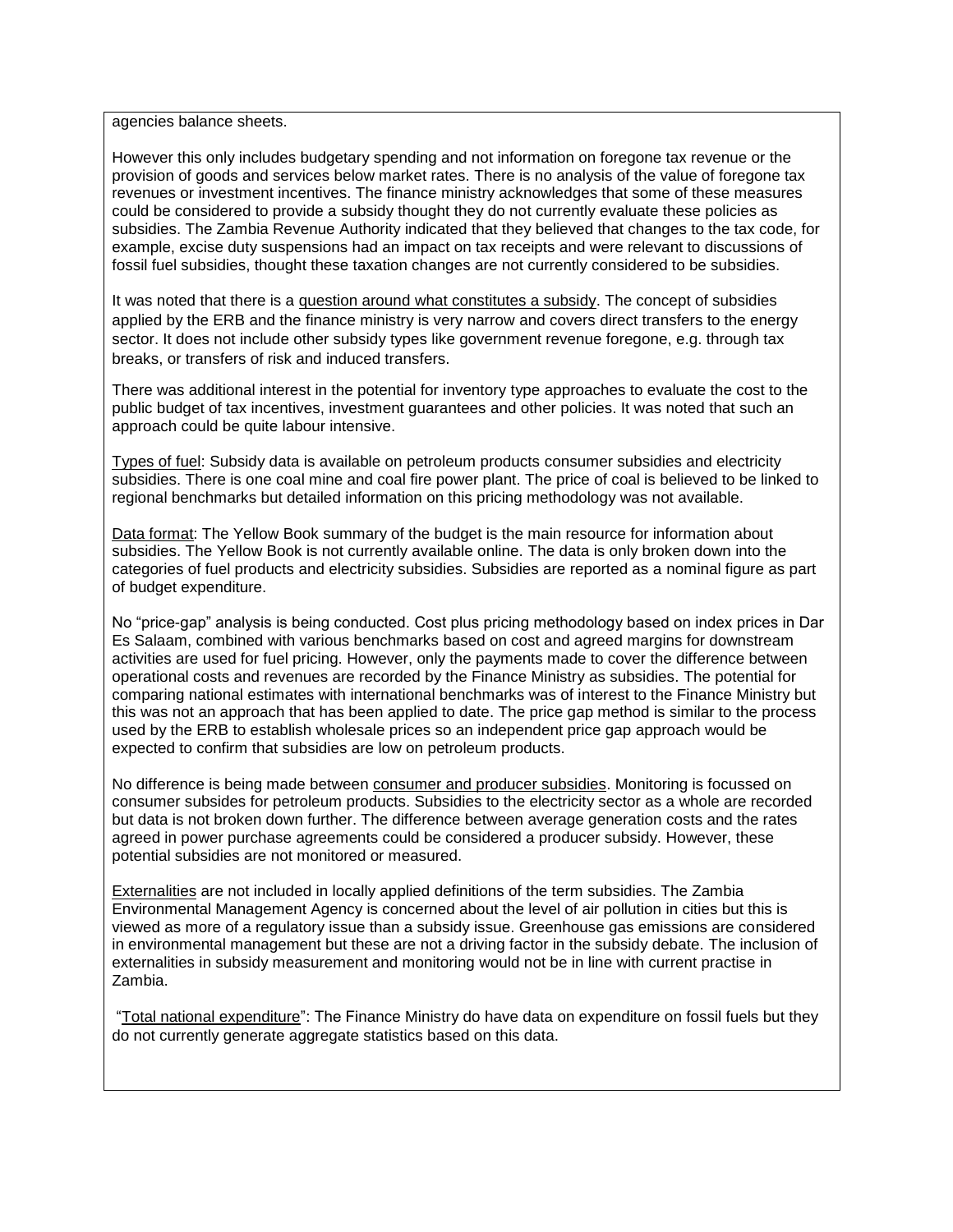| Data                                                                                      | <b>Reported</b><br>(yes/no) | Agency in charge of data collection                                                                                                                |
|-------------------------------------------------------------------------------------------|-----------------------------|----------------------------------------------------------------------------------------------------------------------------------------------------|
| Annual financial accounts                                                                 | Yes                         |                                                                                                                                                    |
| Government budget                                                                         | Yes                         | Ministry of Finance                                                                                                                                |
| SOE accounts                                                                              | Yes                         | The SOEs come out with their Annual<br>Reports.<br>ZESCO are the publically owned vertically<br>integrated utility and produce annual<br>accounts. |
| Volumes and prices of fossil fuels<br>imported, exported and consumed                     | Yes                         | <b>Central Statistics Office</b>                                                                                                                   |
| Volumes and prices of electricity<br>imported, exported and consumed                      | Yes                         | Energy Ministry/ Ministry of Finance                                                                                                               |
| Greenhouse gas emissions from<br>fossil fuel combustion                                   | Yes                         | <b>Central Statistics Office</b>                                                                                                                   |
| Tax expenditure                                                                           | No.                         | Not reported but Zambia revenue authority<br>to have data on the cost of impacts of tax<br>changes.                                                |
| Government loans and other<br>financial instruments relating to fossil<br>fuel industries | No                          |                                                                                                                                                    |

No inventory of fossil fuel subsidies has been identified for Zambia.

The IMF have recently conducted an Article 4 assessment, which includes an evaluation of subsidies to date and projections for the coming years (IMF, 2017). In 2016 The World Bank published an Economic Brief including figures for subsidy estimates (World Bank 2016).

#### **Fossil fuel subsidy reform**

Reforms have been reported : In 2013 the reform of subsidies to transport fuels was effected and announced, resulting in fuel prices increasing in May 2013. However, fuel prices were not adjusted consistently in line with fundamentals. The fuel prices were adjusted three times in 2014, , in April, November and December. The fuel prices were also adjusted three times in 2015, in January, May and July. The Government subsequently subsidised fuel prices for 15 months, until subsidies were removed by Government in October 2016 when fuel prices were adjusted upwards. The ERB has since then adjusted fuel prices consistently in line with set guidelines. Petrol and diesel are now believed to be cost reflective. In 2017 it is reported there was a 75% increase in electricity tariffs and that an end to electricity consumer subsidies and agricultural subsidies had been decided (Lusaka Times, 2017a). News reports showed that Zambia was planning a phase out of approximately USD 1 billion in 2016 (Reuters, 2016).

Consumer Unity and Trust Society (CUTS) International Lusaka found that fossil fuel subsidy reforms in 2013 led to an increase in household expenditure of a reported 30 percent and found that following the removal of subsidies to diesel led to a 41 percent decline in diesel consumption between April and July 2013 (CUTS, 2013). The 2013 reforms were reported to have been designed to free up resources to for health and education spending and to address inequality (CUTS, 2013).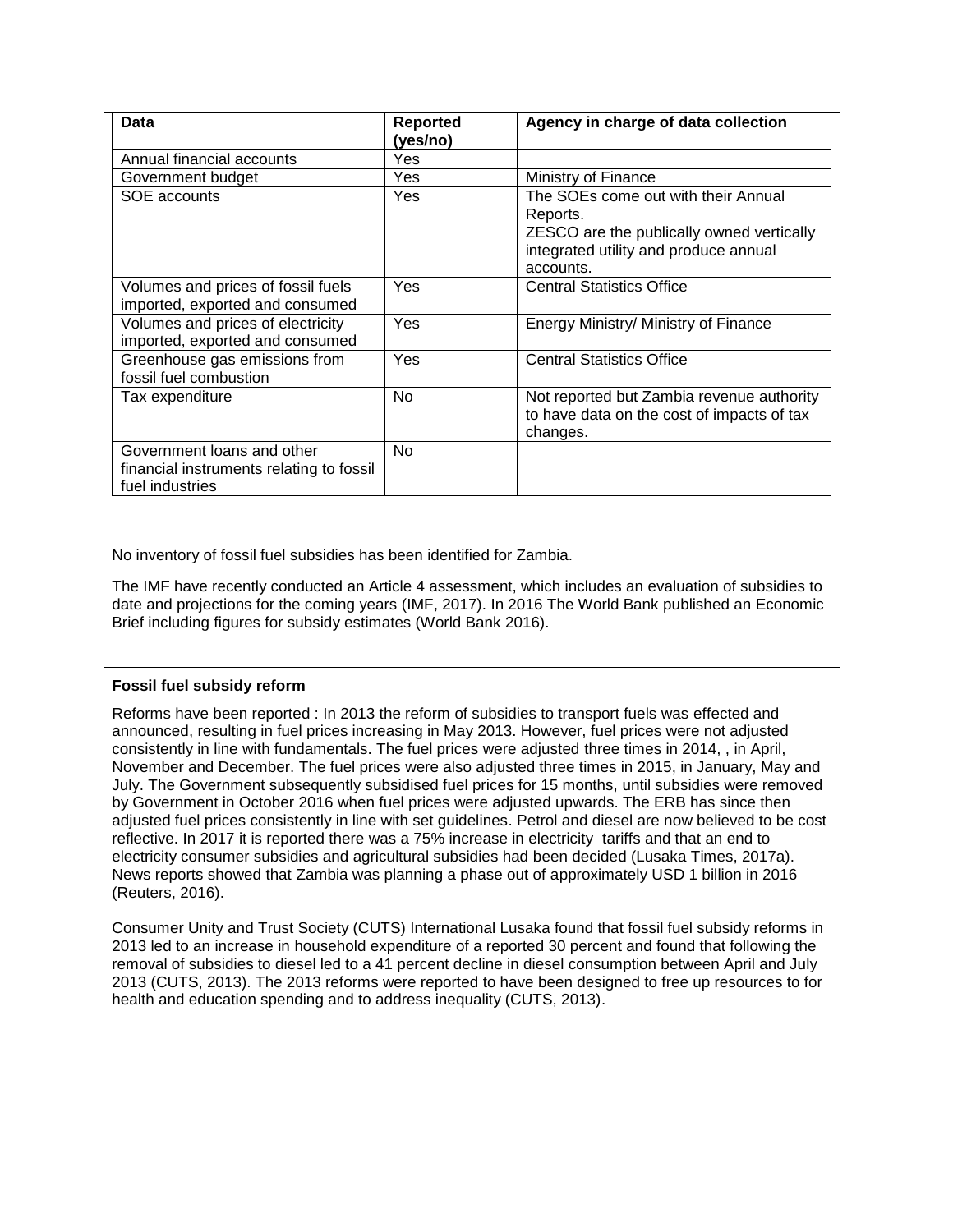#### **Supplementary material**

News reports indicate plans to phase out consumer electricity subsidies and subsidies to mining. A World Bank report states that subsidies increased by 97% (in real terms) to ZMW 4.9 billion in 2015, including the government stepping-in to moderate the prices of fuel, food and electricity and also to provide farmers with agricultural inputs aimed at improving yields (Lusaka Times, 2017b) (World Bank, 2016). It is estimated that fuel subsidies have averaged close to US\$36 million per month between September 2015 and May 2016, and electricity subsidies around \$26million per month, a combined total of US\$576 million, putting huge pressure on the budget. The respective subsidies are explored below in turn.

| <b>Table</b> | <b>Fiscal trends</b>                                   |        |        |        |        |            |
|--------------|--------------------------------------------------------|--------|--------|--------|--------|------------|
| 1            |                                                        | 2011   | 2012   | 2013   |        | 2014 2015e |
|              | <b>Revenue and Grants</b>                              | 17.5   | 19.1   | 18.4   | 18.9   | 18.7       |
|              | Domestic revenue                                       | 16.9   | 17.4   | 16.9   | 18.2   | 18.5       |
|              | Tax revenue                                            | 15.6   | 15.0   | 14.7   | 15.5   | 14.4       |
|              | Non-tax revenue                                        | 1.3    | 2.4    | 2.2    | 2.7    | 4.2        |
|              | Grants                                                 | 0.6    | 1.7    | 1.5    | 0.8    | 0.2        |
|              | Expenditure                                            | 19.3   | 22.3   | 25.1   | 24.4   | 28.1       |
|              | Current expenditure                                    | 15.9   | 16.2   | 18.8   | 19.1   | 20.7       |
|              | Wages and Salaries                                     | 6.4    | 7.3    | 8.2    | 9.5    | 8.8        |
|              | Goods and Services                                     | 3.9    | 3.6    | 3.3    | 3.0    | 2.8        |
|              | Interest Payments                                      | 0.9    | 1.4    | 1.5    | 2.2    | 2.8        |
|              | Social Benefits                                        | 0.8    | 0.7    | 0.5    | 0.4    | 0.5        |
|              | Subsidies                                              | 2.5    | 1.5    | 3.5    | 2.0    | 3.9        |
|              | Other                                                  | 1.4    | 1.7    | 1.8    | 1.9    | 2.0        |
|              | Public investment                                      | 3.4    | 6.2    | 6.3    | 5.3    | 7.4        |
|              | Fiscal deficit                                         | $-1.8$ | $-3.2$ | $-6.7$ | $-5.5$ | $-9.4$     |
|              | Financing                                              | 1.8    | 3.2    | 6.7    | 5.5    | 9.4        |
|              | Domestic financing                                     | 0.6    | $-0.4$ | 6.3    | 0.8    | 1.7        |
|              | External financing                                     | 1.2    | 3.6    | 0.4    | 4.7    | 7.7        |
|              | Source: Ministry of Finance and World Bank projections |        |        |        |        |            |

Note: e =estimate, f= forecast

#### From: " MAKING EVERY KWACHA COUNT" (World Bank, 2016)

An IMF Article IV assessment includes a monitoring of subsidies. A graph of total subsidies as a percentage of GDP is shown below. And a table showing projections for fuel and electricity subsidies show that both classes of subsidies are due to be phased out by the end of 2018.

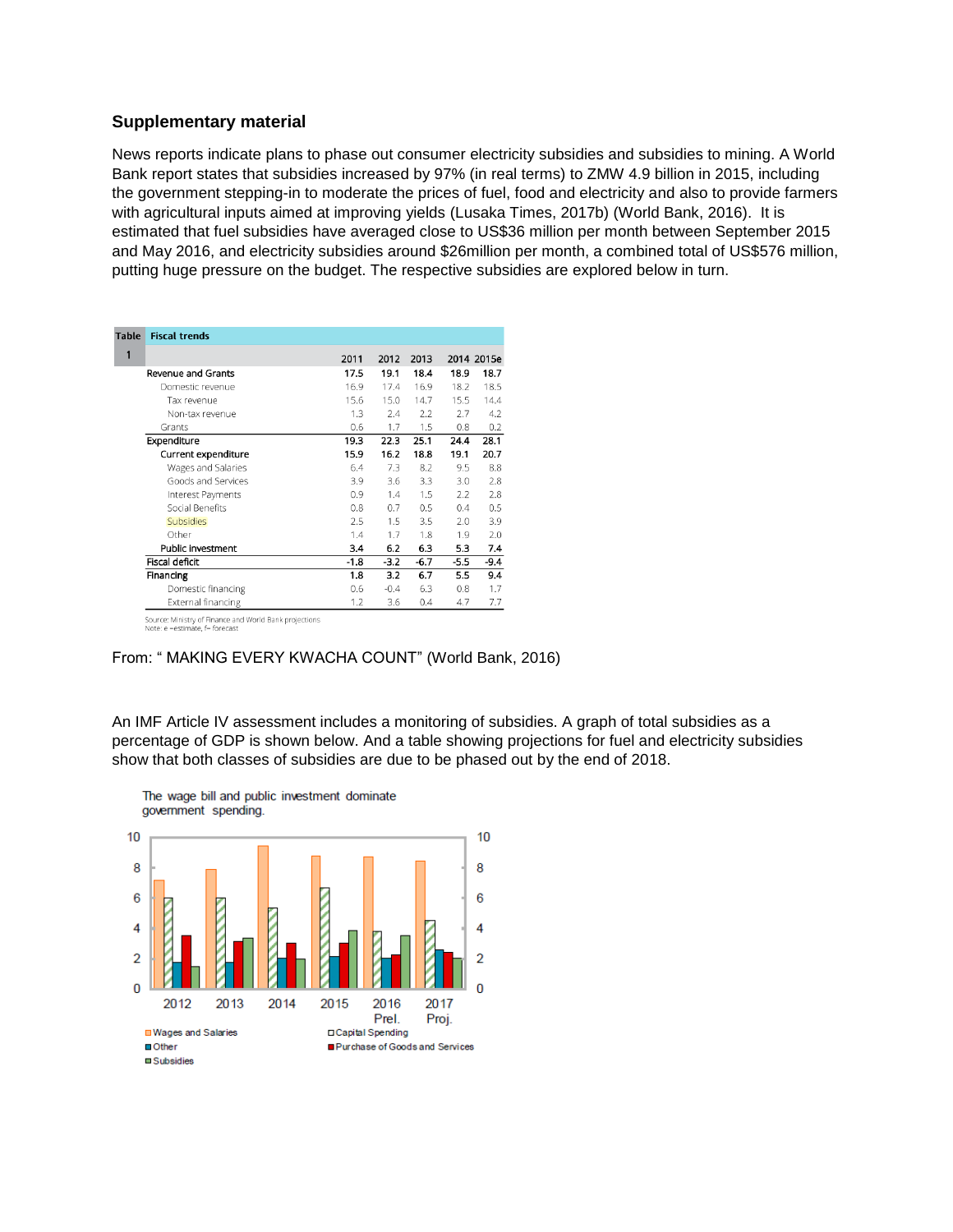## Source: (IMF, 2017)

|                                                                                          | 2014                  | 2015                   | 2016                         |                              | 2017                        | 2017                | 2018                         | 2019                                            | 2020                 | 2021            | 2022                                            | 2017                                            | 2018             | 2019                     | 2020              | 2021                                   | 2022                  |
|------------------------------------------------------------------------------------------|-----------------------|------------------------|------------------------------|------------------------------|-----------------------------|---------------------|------------------------------|-------------------------------------------------|----------------------|-----------------|-------------------------------------------------|-------------------------------------------------|------------------|--------------------------|-------------------|----------------------------------------|-----------------------|
|                                                                                          |                       |                        | Budget Prel.                 |                              | <b>Budget</b>               |                     |                              | <b>Baseline</b>                                 |                      |                 |                                                 |                                                 |                  | Adjustment               |                   |                                        |                       |
| Revenue                                                                                  | 31564                 | 34.421                 | 42.655                       | 39,410                       | 45.171                      | 42.058              | 50485                        |                                                 | 57.159 66.114 76.509 |                 | 86988                                           | 42.058                                          | 49 740           | 55.667                   |                   | 64476 73818                            | 82.459                |
| Revenue excluding grants                                                                 | 30,297                | 34,051                 | 42.109                       | 38,885                       | 42 940                      | 40.248              | 48.834                       | 55.273                                          | 63.966               | 74.139          | 84.370                                          | 40.248                                          | 48 112           | 53.836                   | 62413             | 71.560                                 | 79.986                |
| Tax                                                                                      | 25.837                | 26.437                 | 30.349                       | 28.028                       | 35.213                      | 33,496              | 40.819                       | 45.827                                          | 53.064               | 61.979          | 70.701                                          | 33,496                                          | 40.215           | 44.750                   | 52.151            | 59.893                                 | 66.871                |
| Tax revenues adjusted by the backlog of VAT refunds                                      | 22.910                | 26,833                 | 30,349                       | 29,114                       | 35.213                      | 34,624              | 41,625                       | 46,633                                          | 53,548               | 61,979          | 70.701                                          | 34.624                                          | 41.021           | 45,556                   | 52.635            | 59.893                                 | 66.871                |
| Other revenue, including mineral royalties                                               | 4,460                 | 7,615                  | 11.760                       | 10,856                       | 7,727                       | 6,753               | 8.015                        | 9.446                                           | 10.902               | 12.160          | 13,670                                          | 6,753                                           | 7.897            | 9,086                    | 10.262            | 11.667                                 | 13.116                |
| Of which: Mineral royalties                                                              | 1.617                 | 3.749                  | 2.889                        | 3.053                        | 1.891                       | 2.598               | 3.321                        | 3.922                                           | 4554                 | 5,000           | 5.600                                           | 2.598                                           | 3.260            | 3.688                    | 4.102             | 4.782                                  | 5.277                 |
| Grant                                                                                    | 1,267                 | 369                    | 546                          | 525                          | 2,231                       | 1,809               | 1,650                        | 1,886                                           | 2,148                | 2,370           | 2.618                                           | 1,809                                           | 1,628            | 1,831                    | 2,063             | 2,258                                  | 2,472                 |
| Expenditure                                                                              | 40 640                | 50701                  | 49 450                       | 51.713                       | 61378                       | 61 449              | 71 914                       | 79437                                           | 88970                | 97 469 106 079  |                                                 | 59802                                           | 65.682           | 67387                    | 74 881            | 82566                                  | 91.081                |
| Expense                                                                                  | 31 770                | 38 508                 | 40.647                       | 43555                        | 49360                       | 48.626              | 52.084                       | 56,799                                          | 63763                | 71 084          | 79507                                           | 48.626                                          | 52125            | 54158                    | 59149             | 64 656                                 | 70715                 |
| Compensation of employees                                                                | 15,750<br>5.062       | 16,091<br>5,519        | 20,394<br>5,167              | 18,807<br>4,897              | 20,055<br>7,982             | 21,070<br>5,587     | 23,093<br>6,600              | 25,307<br>7,405                                 | 28,323<br>8.399      | 31,764<br>9,476 | 35,645<br>10.666                                | 21,070<br>5,587                                 | 22,816<br>6,516  | 24,574<br>7,201          | 26,976<br>8.092   | 29,669<br>9,046                        | 32.647<br>10.089      |
| Use of goods and services<br>Interest                                                    | 3,711                 | 5,224                  | 7,099                        | 7,448                        | 8,408                       | 8,812               | 10,876                       | 12,280                                          | 13,550               | 14,812          | 16.699                                          | 8,812                                           | 10,383           | 10,860                   | 11,578            | 12.136                                 | 12,981                |
| Subsidies                                                                                | 3,308                 | 7,083                  | 2,909                        | 7,672                        | 4,929                       | 4,932               | 3.895                        | 3.361                                           | 4.148                | 4,468           | 4,701                                           | 4,932                                           | 4,895            | 3.298                    | 3,480             | 3.694                                  | 3.817                 |
| Fertilizer support program                                                               | 1,456                 | 2.118                  | 1.004                        | 1.902                        | 2.824                       | 2.626               | 1800                         | 1866                                            | 2.537                | 2.703           | 2856                                            | 2.626                                           | 2.826            | 1.877                    | 1980              | 2.074                                  | 2.154                 |
| Strategic Food Reserve (FRA)                                                             | 1,545                 | 1.887                  | 750                          | 910                          | 943                         | 1,294               | 1.368                        | 1.495                                           | 1.611                | 1,765           | 1846                                            | 1.294                                           | 1342             | 1,421                    | 1500              | 1,620                                  | 1.663                 |
| Electricity                                                                              | $\mathbf{0}$          | 364                    | $\Omega$                     | 1.014                        | 662                         | 662                 | 727                          | $\mathbf{0}$                                    | $\mathbf{0}$         | 0               | $\Omega$                                        | 662                                             | 727              | $\mathbf{0}$             | $\mathbf{0}$      | 0                                      | $\mathbf{0}$          |
| Fuel                                                                                     | 307                   | 2,713                  | 1156                         | 3 845                        | 500                         | 350                 | $\Omega$                     | $\mathbf{0}$                                    | $\Omega$             | $\mathbf{0}$    | $\Omega$                                        | 350                                             | $\Omega$         | $\theta$                 | $\Omega$          | $\Omega$                               | $\Omega$              |
| Intergovernmental transfers                                                              | 3.196                 | 3,738                  | 3928                         | 4.195                        | 5.741                       | 5.914               | 5.743                        | 6,388                                           | 7,100                | 7,934           | 8.831                                           | 5.914                                           | 5.668            | 6,227                    | 6,865             | 7,599                                  | 8376                  |
| Social benefits                                                                          | 742<br>8.870          | 852<br>12193           | 1.150<br>8803                | 537<br>8.157                 | 2.246<br>12,018             | 2.311<br>12,823     | 1.877<br>19,830              | 2.058<br>22,638                                 | 2,243<br>25,207      | 2,630<br>26.386 | 2964<br>26,572                                  | 2311<br>11,175                                  | 1.846<br>13.557  | 1.997<br>13,229          | 2.158<br>15.733   | 2.512<br>17.910                        | 2.805<br>20366        |
| Net acquisition of nonfinancial assets<br>Of which: non-donor financed                   | 6.210                 | 7,529                  | 5.565                        | 3.357                        | 4.289                       | 4,611               | 6,216                        | 6,102                                           | 8.359                | 11.092          | 13,908                                          | 4,611                                           | 5,166            | 5,315                    | 7,555             | 9.188                                  | 10.853                |
| <b>Statistical Discrepancy (-overfinancing)</b>                                          | -454                  | $-844$                 | O                            | $-233$                       | 0                           | 0                   | $\mathbf{0}$                 | 0                                               | 0                    | 0               | $\mathbf{0}$                                    | 0                                               | 0                | 0                        | $\mathbf{0}$      | $\mathbf{0}$                           | $\mathbf{0}$          |
| Net lending/borrowing (overall balance, cash basis)                                      | $-9.530$              | $-17.124$              | $-6.795$                     | $-12535$                     | $-16,207$                   |                     |                              | -19,392 -21,429 -22,279 -22,856 -20,960         |                      |                 | $-19090$                                        | -17.744 -15.942 -11.720                         |                  |                          | $-10405$          | $-8.748$                               | $-8622$               |
| Primary balance (cash basis)                                                             | $-5.819$              | $-11.900$              | 304                          | $-5087$                      | $-7.799$                    | $-10.579$           | $-10553$                     | $-998$                                          | $-9306$              | $-6148$         | $-2392$                                         | $-8.931$                                        | $-5559$          | $-860$                   | 1173              | 3.388                                  | 4359                  |
| Domestic arrears (- payments)                                                            | 3937.9                | 5516                   | 0                            | 7.287                        | $-3.276$                    | $-4601$             | $-2.000$                     | $-1412$                                         | $-3077$              | $-1045$         | $\theta$                                        |                                                 | $-4601 - 3618$   | $-2094$                  | $-2733$           | $\theta$                               | $\theta$              |
| Backlog of VAT refunds (flow)                                                            | 2.927.0               | $-396.0$               | O                            | $-1,086$                     | 0                           | $-1.128$            | $-806$                       | .806                                            | $-484$               | $\Omega$        | $\Omega$                                        | $-1.128$                                        | .806             | -806                     | $-484$            | $\Omega$                               | $\Omega$              |
| Overall balance, (commitment basis) <sup>1</sup>                                         | $-16.395$             | $-22.244$              | $-6,795$                     | $-18,736$                    | $-12,930$                   |                     |                              | -13.662 -18.624 -20.061 -19.295 -19.915 -19.090 |                      |                 |                                                 | $-12.015 -11.518$                               |                  | $-8.820$                 | $-7188$           | $-8.748$                               | $-8622$               |
| Primary balance (commitment basis) <sup>1</sup>                                          | $-12683$              | $-17.020$              | 304                          | .11288                       | .4523                       | .4850               | .7747                        | $-7,780$                                        | .5746                | $-5.103$        | .2392                                           | $-3.202$                                        | $-1134$          | 2.041                    | 4390              | 3388                                   | 4359                  |
| Financing                                                                                | 9,530                 | 17.124                 | 6.795                        | 12.535                       | 16,207                      | 19.392              | 21,429                       | 22.279                                          | 22.856               | 20.960          | 19.090                                          | 17.744                                          | 15.942           | 11,720                   | 10.405            | 8.748                                  | 8.622                 |
| Net acquisition of financial assets                                                      | 733                   | $-1,103$               | 129                          | $-1,314$                     | 73                          | 106                 | $\mathbf{0}$                 | $\theta$                                        | n                    | $\Omega$        | $\mathbf{0}$                                    | 106                                             | 0                | $\theta$                 | $\theta$          | $\mathbf{0}$                           | $\mathbf{0}$          |
| <b>Domestic</b>                                                                          | 733                   | $-1,103$               | 129                          | $-1,314$                     | 73                          | 106                 | Ō                            | $\theta$                                        | $\ddot{\mathbf{0}}$  | $\theta$        | $\theta$                                        | 106                                             | $\theta$         | $\theta$                 | O                 | $\theta$                               | $\theta$              |
| <b>Currency and deposits</b>                                                             | 171                   | $-938$                 | -834                         | $-1,437$                     | $\theta$                    | $-167$              | $\mathbf{0}$                 | $\theta$                                        | $\Omega$             | $\Omega$        | $\Omega$                                        | $-167$                                          | $\mathbf 0$      | $\theta$                 | $\mathbf 0$       | $\mathbf{0}$                           | $\theta$              |
| Loans<br>Foreign                                                                         | $\pmb{0}$<br>0        | $\theta$<br>0          | $\mathbf{0}$<br>$\mathbf 0$  | $\theta$<br>0                | 0<br>0                      | $\theta$<br>0       | $\mathbf 0$<br>0             | $\mathbf{0}$<br>0                               | 0<br>0               | 0<br>$\Omega$   | $\bullet$<br>0                                  | $\theta$<br>$\Omega$                            | $\mathbf 0$<br>0 | 0<br>$\theta$            | $\mathbf 0$<br>0  | $\mathbf 0$<br>0                       | $\mathbf{0}$<br>0     |
| Net incurrence of liabilities                                                            | 10,263                | 16,021                 | 6,924                        | 11.221                       | 16,280                      |                     | 19.497 21.429                |                                                 | 22,279 22,856 20,960 |                 | 19.090                                          | 17,850                                          | 15.942           | 11,720                   | 10.405            | 8,748                                  | 8.622                 |
| Domestic                                                                                 | 2082                  | 2.656                  | 1.750                        | 8.216                        | 3.026                       | 11.816              | 9,148                        |                                                 | 7.464 10.155 11.203  |                 | 12164                                           | 9.914                                           | 6588             | 3.876                    | 6.089             | 5.036                                  | 3.845                 |
| <b>Debt securities</b>                                                                   | 2,432                 | 720                    | 2509                         | 4718                         | 3836                        | 12.626              | 9.148                        |                                                 | 7.464 10.155         | 11.203          | 12164                                           | 10724                                           | 6,588            | 3,876                    | 6.089             | 5.036                                  | 3845                  |
| Loans                                                                                    | $-220$                | 2.066                  | $-759$                       | 3.498                        | $-810$                      | $-810$              | $\mathbf{0}$                 | 0                                               | 0                    | 0               | $\mathbf{0}$                                    | $-810$                                          | 0                | 0                        | 0                 | $\mathbf{0}$                           | $\mathbf{0}$          |
| Foreign                                                                                  | 8181                  | 13.365                 | 5.174                        | 3.005                        | 13.254                      | 7.681               | 12.282                       | 14 814 12 701                                   |                      | 9.757           | 6926                                            | 7.936                                           | 9354             | 7,844                    | 4316              | 3.712                                  | 4777                  |
| Loans                                                                                    | 1501<br>93            | 3,342<br>$\Omega$      | 5,174<br>$\Omega$            | 3.005<br>$\Omega$            | 13,254<br>$\Omega$          | 7.681<br>$\sqrt{ }$ | 12.282<br>$\Omega$           | 14.814<br>$\Omega$                              | 12.701<br>$\Omega$   | 9.757<br>n      | $-3.068$<br>$\Omega$                            | 7.936<br>1902                                   | 9.354<br>2.269   | 7.844<br>1.567           | 4316<br>$\Omega$  | 3.712<br>$\Omega$                      | $-4.215$<br>$\Omega$  |
| <b>Budget support, gross</b><br>Project loans, gross                                     | 2.289                 | 4.964                  | 4,017                        | 4.966                        | 7,470                       | 8.215               | 14,753                       | 17,767                                          | 16,680               | 15,123          | 12.491                                          | 6,567                                           | 9,509            | 9,085                    | 8,021             | 8.565                                  | 9,355                 |
| Other, gross                                                                             | $\theta$              | $\theta$               | 3,121                        | $\Omega$                     | 8,033                       | 1,275               | $\mathbf{0}$                 | $\theta$                                        | $\Omega$             | $\theta$        | $\Omega$                                        | 1.275                                           | $\Omega$         | $\theta$                 | $\theta$          | $\theta$                               | $\Omega$              |
| <b>Amortization</b>                                                                      | $-788$                | $-1.621$               | 1964                         | $-1.961$                     | 2.249                       | -1,808              | .2471                        | $-2953$                                         | $-3980$              | $-5,366$        | $-15560$                                        | 1.808<br>$\Omega$                               | $-2.424$         | $-2.808$                 | $-3.705$          | $-4.853$                               | $-13570$              |
| <b>Debt securities</b><br>Financing gap                                                  | 6.680<br>$\mathbf{0}$ | 10,023<br>$\mathbf{0}$ | $\mathbf{0}$<br>$\mathbf{0}$ | $\mathbf{0}$<br>$\mathbf{0}$ | $\mathbf 0$<br>$\mathbf{0}$ | 0<br>$\mathbf{0}$   | $\mathbf{0}$<br>$\mathbf{0}$ | $\mathbf{0}$<br>0                               | $\mathbf{0}$<br>0    | 0<br>Ō          | 9.995<br>$\mathbf{0}$                           | $\mathbf 0$                                     | 0<br>0           | $\mathbf{0}$<br>$\theta$ | 0<br>$\mathbf{0}$ | 0<br>$\mathbf{0}$                      | 8992<br>$\mathbf{0}$  |
| Memorandum items.                                                                        |                       |                        |                              |                              |                             |                     |                              |                                                 |                      |                 |                                                 |                                                 |                  |                          |                   |                                        |                       |
|                                                                                          |                       |                        |                              |                              |                             |                     |                              |                                                 |                      |                 |                                                 |                                                 |                  |                          |                   |                                        |                       |
| <b>Net Domestic Financing</b>                                                            | 1911<br>4.706.0       | 3594<br>4.310.0        | 2584<br>$\mathbf{0}$         | 9.653<br>3.224               | 3.226<br>3.224              | 11983<br>2.096      | 9148<br>1.290                | 7.464<br>484                                    | 10155 11.203<br>0    | 0               | 12164<br>$\mathbf{0}$                           | 10.081<br>2.096                                 | 6588<br>1.290    | 3,876<br>484             | 6.089<br>0        | 5.036<br>0                             | 3.845<br>$\mathbf{0}$ |
| Backlog of VAT refunds (stock)<br>Primary balance, excluding mining revenue (cash basis) | $-8,943$              | $-16,104$              | $-2,954$                     | $-9,420$                     | $-11,311$                   | $-14.286$           |                              | $-15,601 -15,992$                               | $-16.250 - 13.925$   |                 | $-11.102$                                       | $-12,638$                                       | $-10,515$        | $-6,522$                 | $-5,160$          | $-3,945$                               | $-3.726$              |
| Primary balance, excluding mining revenue (commitment ba                                 | $-15,808$             | $-21,224$              | $-2,954$                     | $-15,621$                    | $-8,035$                    | $-8,557$            | $-12,795$                    | $-13,774$                                       | $-12,689$            | $-12,880$       | $-11102$                                        | $-6,909$                                        | $-6,090$         | $-3,622$                 | $-1,944$          | $-3,945$                               | $-3.726$              |
| Mining revenue                                                                           | 3125                  | 4 2 0 4                | 3258                         | 4332                         | 3512                        | 3707                | 5.048                        | 5 9 9 3                                         | 6944                 | 7777            | 8711                                            | 3707                                            | 4956             | 5,662                    | 6333              | 7333                                   | 8085                  |
| Stock of domestic debt, gross                                                            | 25.830                | 33.593                 |                              | 51.979                       | ä,                          | 55.130              | 62.278                       | 68.330                                          | 73.245               | 84.448          | 96.612                                          | 53.227                                          | 56.197           | 57,978                   | 61 1 28           | 66.164                                 | 70.009                |
| Of which: Stock of domestic arrears                                                      | 5.042                 | 10148                  |                              | 17317                        |                             | 8.652               | 6.652                        | 5.240                                           | $\mathbf{0}$         | $\mathbf{0}$    | $\mathbf{0}$                                    | 8.652                                           | 5.033            | 2939                     | $\mathbf{0}$      | $\mathbf{0}$                           | $\mathbf{0}$          |
| Stock of external debt, gross                                                            | 33,643                | 78,989                 |                              | 79,132                       | ă,                          |                     |                              | 80,102 102,497 125,364 148,157 167,928 183,934  |                      |                 |                                                 | 80,350                                          |                  |                          |                   | 96,245 107,808 118,692 128,207 137,491 |                       |
| <b>Total public debt</b>                                                                 | 59.473                | 112.582                |                              | 131.111                      |                             |                     |                              |                                                 |                      |                 | 135,231 164,774 193,695 221,402 252,376 280,547 | 133,577 152,442 165,786 179,820 194,371 207,501 |                  |                          |                   |                                        |                       |

## Table 2. Zambia: Fiscal Operations of Central Government, 2014-22

Source: (IMF, 2017) pg 37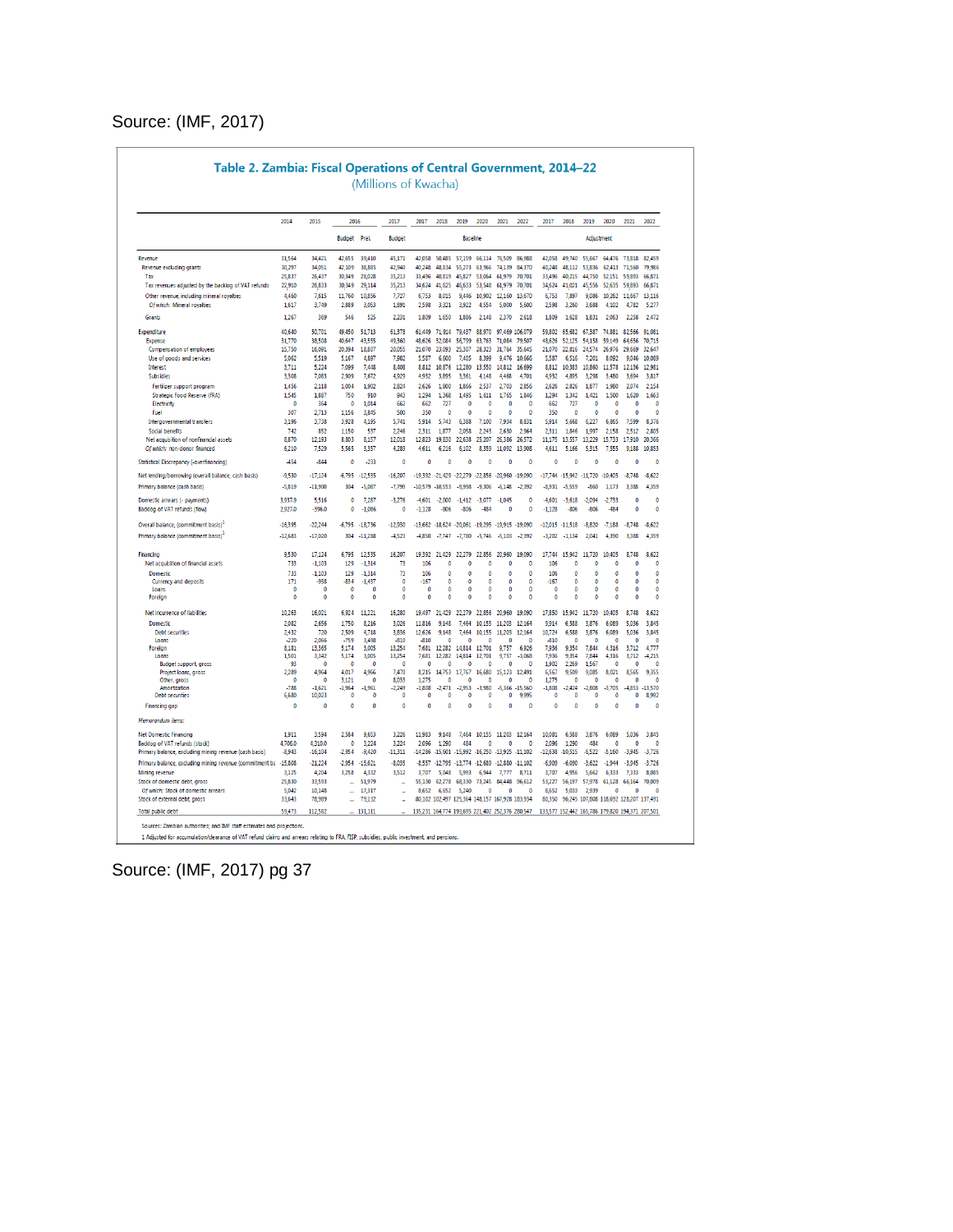## **Table 2: List of Officials who have been consulted**

## MINISTRY OF PLANNING AND NATIONAL DEVELOPMENT (CENTRAL STATISTICAL OFFICE)

| <b>NAME</b>     | <b>POSITION</b>                       | <b>EMAIL/PHONE NUMBER</b>       |
|-----------------|---------------------------------------|---------------------------------|
| Batista Chilopa | <b>Deputy National</b><br>Coordinator | bchilopa@hotmail.com/0977394172 |
| Frank Kakungu   | NC-NSDS                               | fkakungu@gmail.com/0967907362   |

## MINISTRY OF ENERGY

| <b>NAME</b>                        | <b>POSITION</b>            | <b>EMAIL/PHONE NUMBER</b> |
|------------------------------------|----------------------------|---------------------------|
| Mrs Francesca Chisangene<br>Zvambo | <b>Permanent Secretary</b> |                           |
| Lloyd Chinjenge                    | <b>Assistant Director</b>  |                           |

## ENERGY REGULATION BOARD (Z)

| <b>NAME</b>      | <b>POSITION</b>           | <b>EMAIL/PHONE NUMBER</b> |
|------------------|---------------------------|---------------------------|
| Alfred Mwila     | Director-Economic         | amwila@erb.orgzm          |
|                  | Regulation                |                           |
| Simweemba Buumba | Senior Manager-Research   | sbuumba@erb.org.zm        |
|                  | and Pricing               |                           |
| Maka Sikazwe     | Senior Manager-Executive  | msikazwe@erb.org.zm       |
|                  | Director Office           |                           |
| Mundu Mwila      | Economic Analyst – Fossil | mmwila@erb.org.zm         |
|                  | Fuels                     |                           |

## WORLD BANK

| <b>NAME</b>      | <b>POSITION</b>          | EMAIL/PHONE NUMBER                             |
|------------------|--------------------------|------------------------------------------------|
| Joseph M. Kapika | Senior Energy Specialist | $\frac{1}{2}$ jkapika@worldbank.org/0966750130 |

## CABINET OFFICE

| <b>NAME</b>       | <b>POSITION</b>                     | <b>EMAIL/PHONE NUMBER</b>     |
|-------------------|-------------------------------------|-------------------------------|
| Patrick K. Kangwa | Deputy Secretary to the             | Patrick.kangwa@cabinet.gov.zm |
|                   | Cabinet                             | 0977776328                    |
| Mr. Sichomba      | <b>Assistant Director-Technical</b> |                               |

## ZAMBIA ENVIRONMENTAL MANAGEMENT AGENCY-8<sup>th</sup> November, 2017

| <b>NAME</b>       | <b>POSITION</b>     | <b>EMAIL/PHONE</b><br><b>NUMBER</b> |
|-------------------|---------------------|-------------------------------------|
| Chrispin Simwanza | Principal Inspector | csimwanza@zema.org.zm               |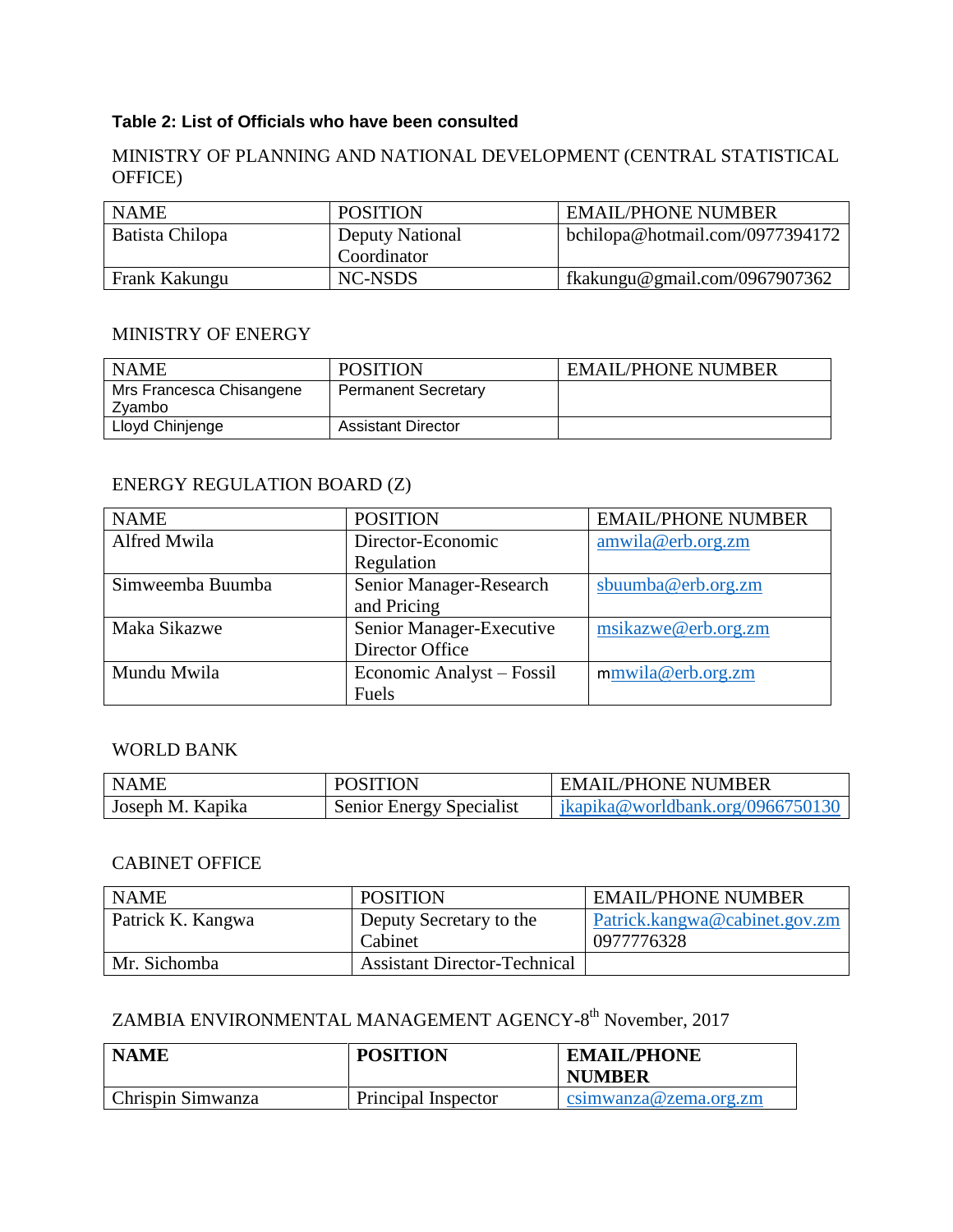## MINISTRY OF FINANCE-9<sup>th</sup> November, 2017

| <b>NAME</b> | <b>POSITION</b>           | <b>EMAIL/PHONE NUMBER</b> |
|-------------|---------------------------|---------------------------|
| Mr. Mwaanga | <b>Assistant Director</b> | 0976323936                |
| Mr. Chabu   |                           | 0974134859                |

# $ZAMBIA REVENUE AUTHORITY-10<sup>th</sup> November, 2017$

| <b>NAME</b>       | <b>POSITION</b>                                  | <b>EMAIL/PHONE NUMBER</b> |
|-------------------|--------------------------------------------------|---------------------------|
| Reuben Kunda      | Commissioner-Customs                             | kunda@zra.org.zm          |
| Kelvin Mpembamoto | <b>Assistant Director-research</b><br>and policy | mpembamoto@zra.org.zm     |